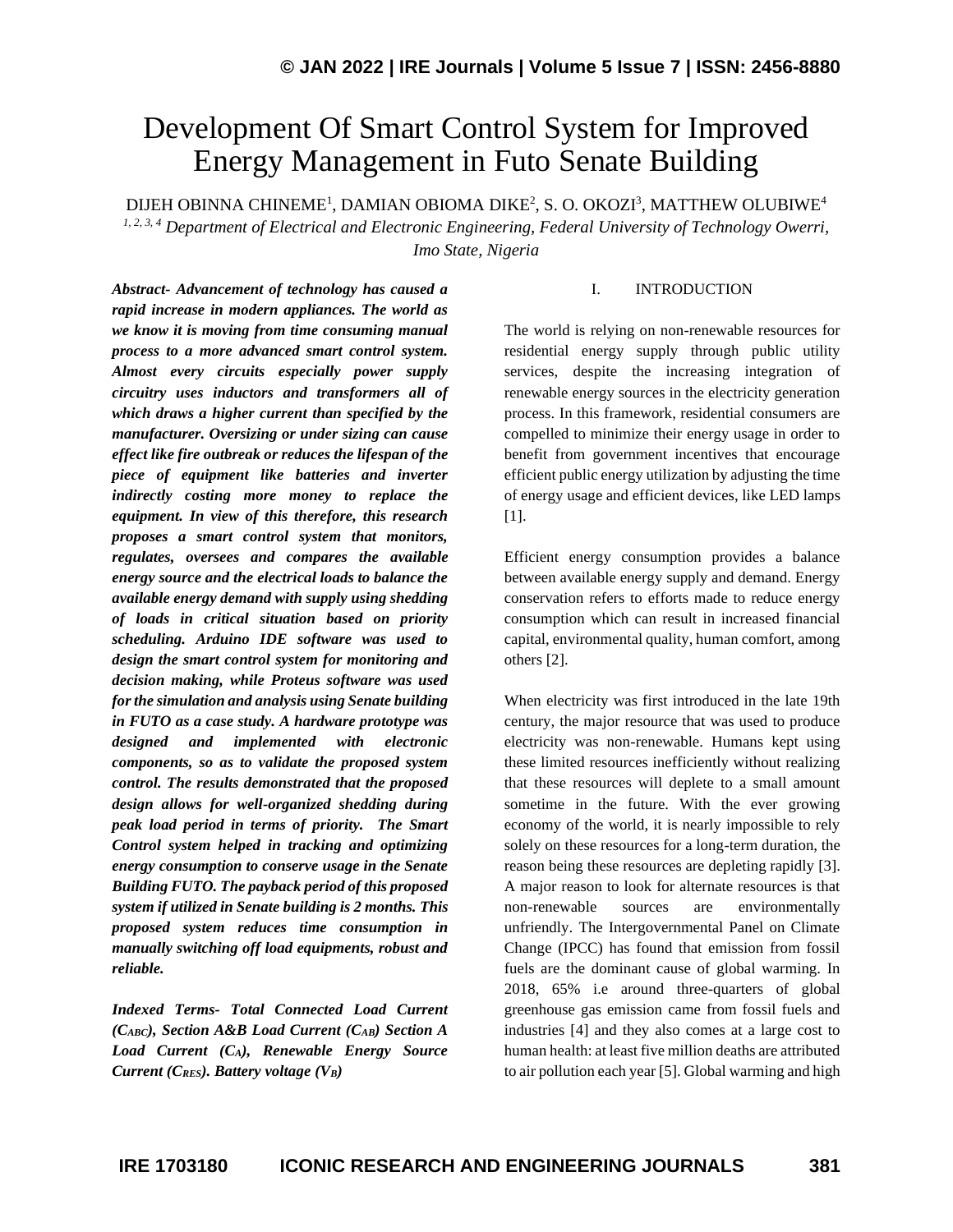levels of  $CO<sub>2</sub>$  in the atmosphere have forced us to think about alternative for these resources.

### II. OBJECTIVE

Advancement of technology has caused a rapid increase in energy demand of modern appliances as almost every circuit, especially power supply circuitry uses inductors and transformers all of which draw huge inrush current. Solar panels efficiency reduces with time as a result of exposure to UV light and adverse weather conditions. If a system is not well sized, it can cause fire outbreak or reduces the lifespan of the batteries, indirectly costing more money to replace. Therefore, to mitigate the aforementioned problems a smart control system that monitors and compares the renewable energy sources power output and the electrical load based on its priorities is proposed. This smart control system not only reduces human intervention, but its resilient and reliable.

The main objective of this research is to develop a smart control system for specific renewable energy management in FUTO. To achieve this, the following secondary objectives will be carried out.

- i. Development of a smart control system block diagram.
- ii. Development of a system algorithm and flowchart of the system.
- iii. Development of a circuit diagram for the smart control system.
- iv. Load demand, resource assessment of Senate Building, FUTO.
- v. Development and implementation of a software program for the sequence of operation.
- vi. Construction of Smart Controller.
- vii. Test the effectiveness of the proposed system solution at improving energy efficiency

### III. LITERATURE REVIEWED

Many researchers in the past have been involved in research work on development of smart controller. Based on the studies carried out by these researchers and their contribution to the advancement of this research topic, the motivation for further research in this area was initiated in this thesis. In this section, review of several research papers written by various seasoned authors on smart controllers are presented.

[6] proposed a home load management system for distribution utilities to prevent unnecessary load shedding during peak hours. The Arduino-based smart load management system was simulated and tested using Proteus software. It was a very cost-effective load management system. This system's hardware was less complicated and can be applied easily on the heavy load consumer houses. The system design could switch off the heavy load during peak hours without any human interference and encourage the consumers to use these heavy loads during off-peak hours. The cost-effectiveness, easy implementation, SMS notification, and only a 1-month payback period if it reduces 50% of load during the 4-hour peak time are key features of the proposed home load management system. Such projects are necessary for both the consumers as well as a utility as both can benefit from this. It is highly recommended to both consumer and electric utilities to control the use of heavy home load during peak and off-peak hours as well as a considerable amount of saving for both domestic and commercial consumers was achieved by employing this. This proposed system can lead the electric utilities to avoid load shedding in peak hours due to an imbalance between demand and supply, and the consumer can avail the benefit in the form of less billing. The estimated cost of the system was around 43\$ and 28\$ with and without Global System for Mobile Communications module for message notification.

[2] successfully developed a modular IoT-based Home Energy Management System, giving users the capability to regulate the electrical consumption of their appliances. This proposed system provided handlers the convenience of regulating appliances from anyplace, provide a modern energy management approach for both urban and rural areas and also integrate the increase of non-smart devices into the energy-efficient IoT space. The proposed system was also effectively deployed in three real environments that are reflective of possible use cases (offices, moderate energy consumer and high energy consumers). The outcome indicated that Homergy produced weekly energy savings of 0.35 kWh for the single-user office, 0.5 kWh for the low-consuming house and a 13-kWh improvement over existing smart-devices-only systems in the high-consuming house.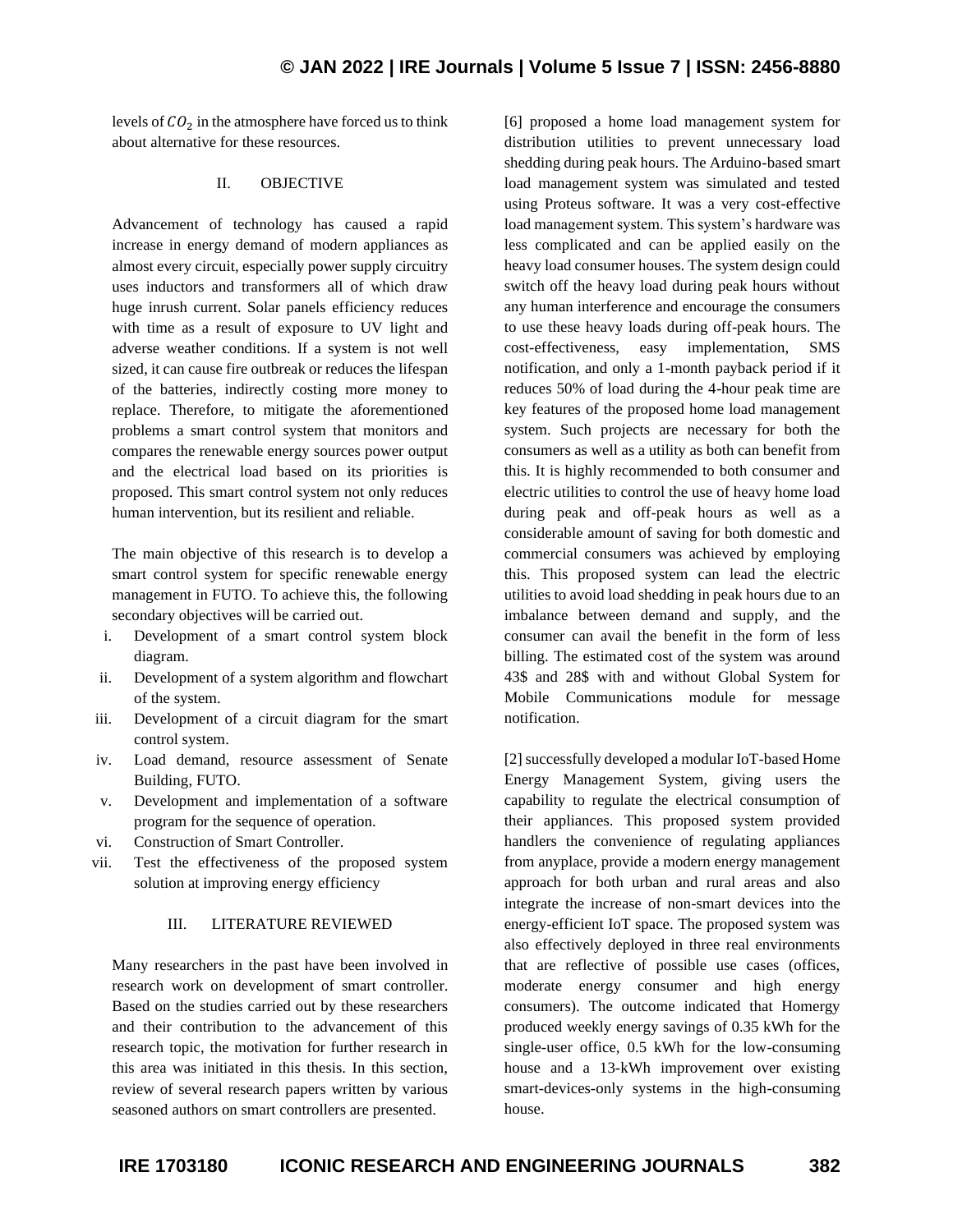[7] proposed a system that seeks to execute a precised home energy management system. The proposed home management system was designed to control the power requirements between the home appliances and the power supply components needs to meet the multiagent system home load demand. To device a correct system operation and meet each device's power demand, a Real Time Energy Management System was implemented and discussed through some required tasks using the Multi-Agent System (MAS). Each agent will be determined according to some criteria to implement the appropriate design and meet each device's power demand. The obtained results showed that the proposed system meets the general objectives of real time energy management system by improving system performance by speeding up response times and enhancing synchronization between all components during high peak and low peak periods.

In this study, the authors [1] presented a wireless home energy management (HEM) system that enables the automatic regulation of home appliances to lower energy consumption in other to aid energy users. The technique consists of multiple intelligent sockets that measures the energy that is used up by the connected appliances and are capable of executing on/off commands. The system includes other supporting modules for supplying data to a central smart controller, which uses a rule-based on home energy management algorithm. The control instructions were designed, such that the way of life of the user would be preserved while the energy consumption and day to day energy cost were reduced. The experimental results showed that the central smart controller could efficiently receive data and control several devices. The system was understood to afford tangible reductions of 23.5 kWh and \$2.898 in the total day to day energy consumption and bill of the considered household setup, respectively. The proposed home energy management system guarantees to be particularly helpful for households with a high daily energy consumption.

[8] introduced an intelligent energy management system in a single residential building in which renewable energy sources, distributed renewable generation and distributed energy storage system were integrated to an intelligent controller which helped in switching the residential loads ON and OFF based on operating constraints of each device in order to reduce the total operating cost. He further interconnected residential greenhouse to further reduce the peak demand, carbon emission and the total operating cost of connected houses. The ability of the nano grid to receive power from neighboring nano grid gives it opportunity not to depend on the grid for energy during the peak period which resulted in efficient energy management in the residential house.

[9] developed a smart energy monitoring system that includes Arduino, WI-FI, energy meter. The proposed system automatically reads the energy meter and gives home automation over an app developed and power management was done over this application. The proposed smart energy monitoring system consumes less energy and it reduced manual work. The developed system could receive monthly energy consumption from a distant location directly to centralize office. In this way, there was a reduced human effort needed to record the meter reading.

[10] presented the step-by-step procedure of smart home automation controller system that can access and control home equipments from an isolated location. For this proposed system, Internet connectivity module was connected to the primary supply unit of the home system which can be accessed through the Internet. For wireless connectivity, the static IP address was used. The proposed home automation system was based on multimodal application that can be operated and used using voice recognition command of the user using a web-based application or the Google Assistant. The proposed model was experimentally shown with help of connecting the three bulbs. The system could act as a helping hand for the old age and differently disabled people.

[11] developed a Smart Home Energy Management System (SHEMS) to operate home appliances in an optimum approach. It is aimed at reducing the consumption energy by detecting the residents' activity and identifying it among three states: Active, Away, or Sleep. The proposed system was designed with an algorithm that is based on Hidden Markov Model (HMM) in order to estimate the probability of the home being in each of the above states. The proposed system uses the Wi-Fi technology for data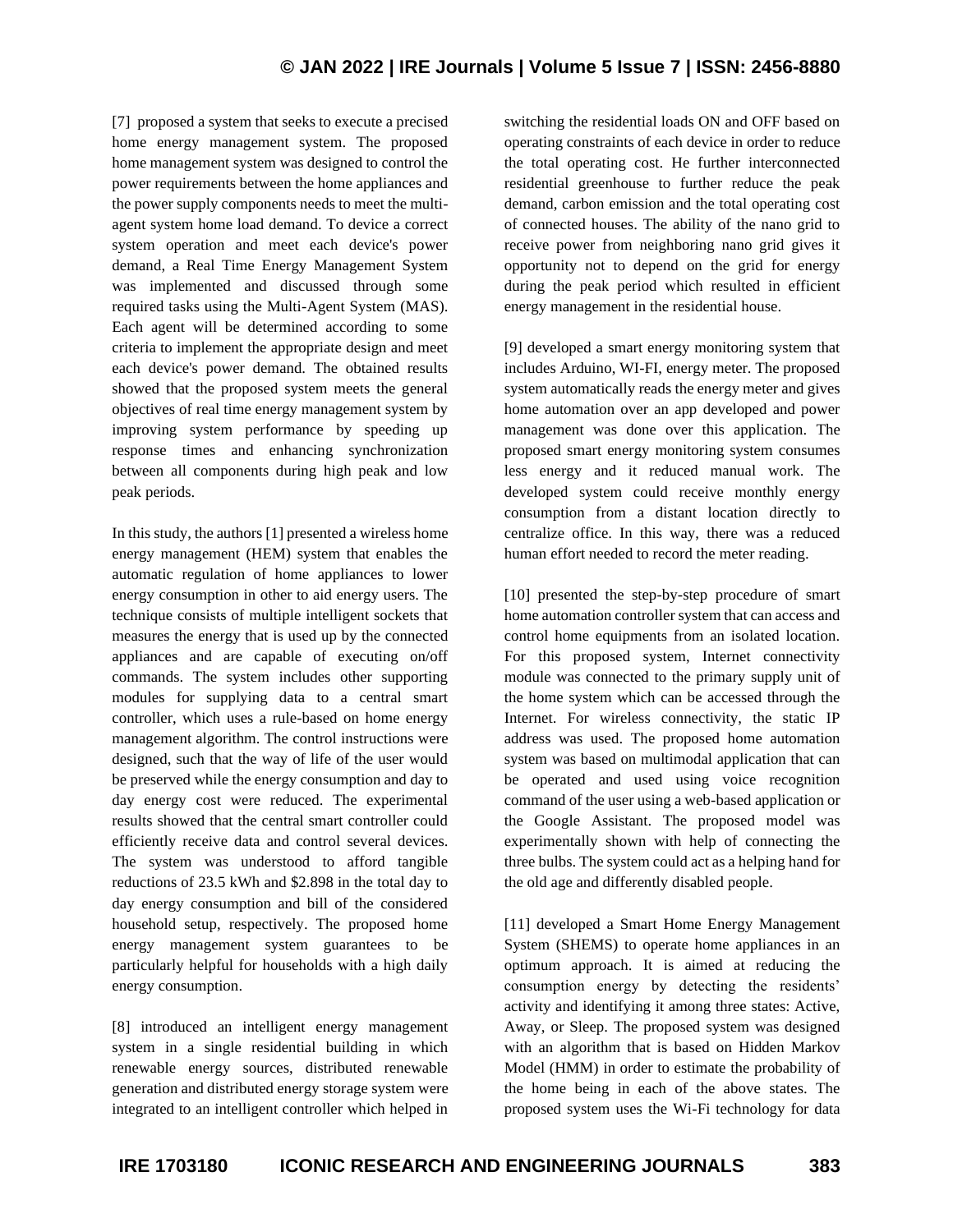transmission inside home and the GSM technology for external communication. The proposed system and its algorithm was successfully tested and 18% of energy saving were obtained. The system was designed by using the most contemporary and cheap technology with a simple architecture. The proposed SHEMS provided feedback of the home appliances for the residents so he/she can be able to monitor the home from anywhere via SMS.

[12] presented a design, implementation and testing of an embedded system that incorporates solar and storage energy resources to a smart home. The intended system provides and manages a smart home energy necessity by installing renewable energy; and scheduling and arranging the power flow during highest demand and lowest demand period. In addition to that, a two-ways interaction protocol was developed to allow the home owner and the utility provider to better improve the energy flow and the consumption efficiency. A prototype for the proposed system was designed, implemented and tested using a controlled load bank to simulate a scaled random real house consumption behavior. Three different scenarios were tested and the results and findings were reported. It was proven that communication between the utility server and home gateway result in managing the peak. Incorporating the renewable energy source conserved about 33% of the home energy bill.

[13] presented a hybridized intelligent home renewable energy management system (HIHREM) that combines solar energy and energy storage services with the smart home was developed based on the demand response and time of consumption pricing was applied to programs that offer discounts to consumers that reduce their energy consumption during high demand periods. The method proposed was intended to minimize the cost of smart home electricity by exploiting renewable energy use. In the model, it was supposed that the energy consumption of all appliances is constant at every interval and it is not constant every time. This showed that the proposed energy scheduling method minimizes the energy consumption by 48% and maximizes the renewable energy consumed at the rate 65% of the total energy generated. The proposed efficient control procedure reduces the complexity and controls home energy consumption. To control the electric energy of

residential customers, two-time scales can be used which are the day ahead and real-time. In a daily case, the user operating plan (or generic future time horizon) was established based on data forecasting over the next 24-hrs cycle. In all the above respects, the proposed hybridized intelligent home renewable energy management system method has high performance when compared to other existing methods.

[14] presented a new method for energy management system with a capability to manage the consumed power according to storage, produced and demand power without changing the quality of life. The proposed system was designed and implemented to conduct a validation for all the expected power situations. The results show that the system ensures optimal management for the consumed energy by taking into consideration the availability of power. A new strategy was presented that differentiate the house's appliances into three levels of priority based on the user selections with the critical appliances considered to have a high priority. This strategy was adopting a dynamic level of limitations to switching between the loads' priorities decisions based on the available power, and the predicted weather for the two days ahead. The results show a promising system that able to increase the reliability of the PV standalone system.

#### IV. MATERIALS AND METHOD

### A. MATERIALS

The following hardware materials were used in the design and implementation of a smart control system for improved renewable energy management in FUTO Senate Building.

- i. Power inverter
- ii. Battery
- iii. Polycrystalline photovoltaic panel
- iv. A charge controller
- v. Microcontroller (Arduino Uno)
- vi. Current sensor
- vii. Voltage sensor
- viii. 5V 10A 4 channel relay module
- ix. Liquid Crystal Display
- x. Transformer
- xi. Resistors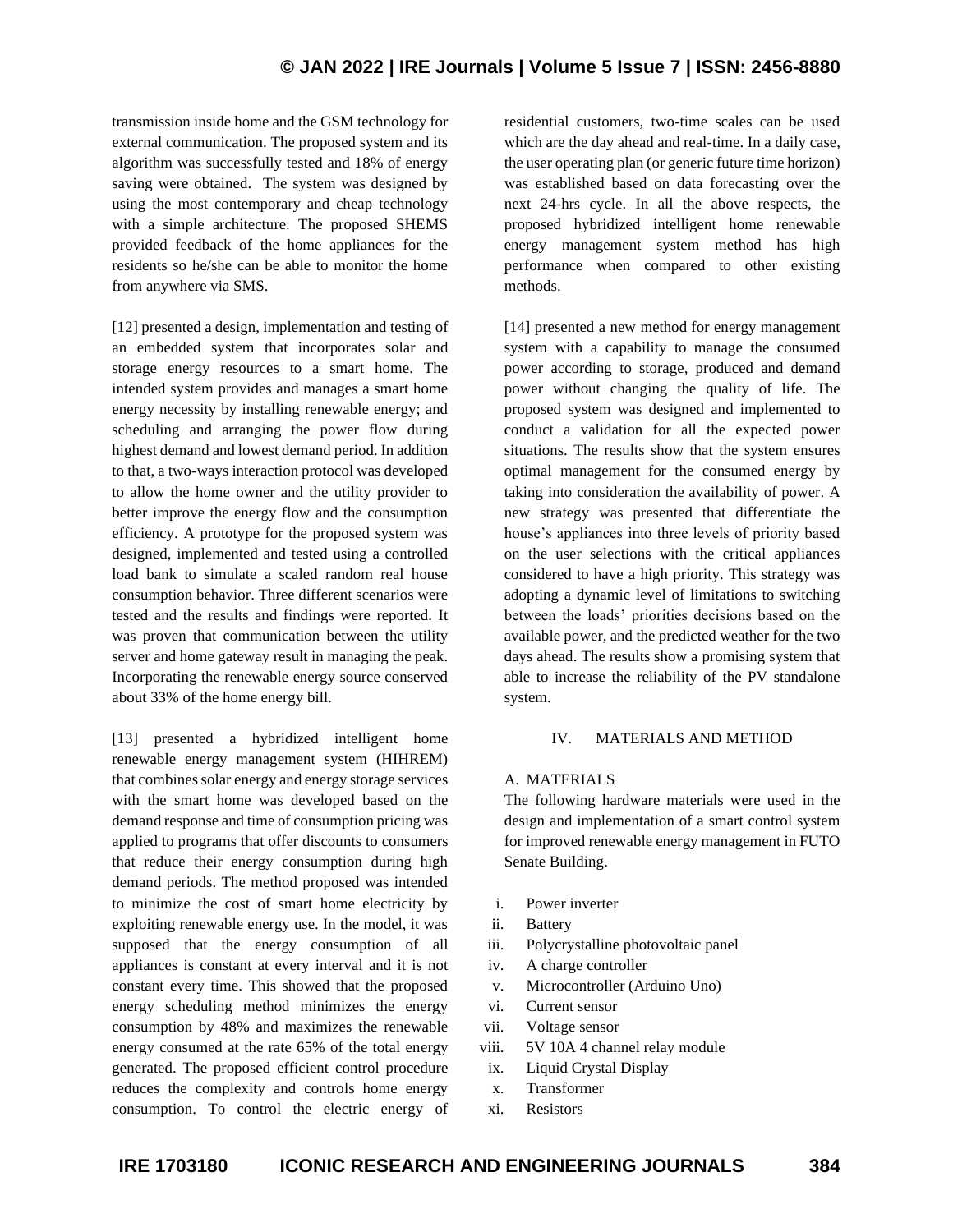- xii. Diode
- xiii. Voltage regulator
- xiv. Capacitors

The following software were used to develop a smart controller for improved renewable energy management in FUTO

- i. Arduino C++ programming language
- ii. HOMER Software
- iii. Proteus 8 Professional

### B. METHODS

The design of a smart control system for improved renewable energy resources in FUTO senate building architecture provides the operational model for easy injection of energy into the senate building. Figure 1 shows the block diagram of the micro-grid energy demand.

Hydro power energy coming from Otamiri river which is a high AC voltage source is been reduced by a transformerless voltage division unit, then fed directly to the analog to digital converter for easy voltage

reading by the micro-controller. The current sensor detects the electric current coming from its input and generate a signal proportional to the current. The generated signal is then fed to the smart controller. The controller then monitors the changes that takes place at its analog pin 0 to ensure that any form of voltage fluctuation from hydro energy unit is monitored accordily.

Likewise, Solar PV panels produce a DC voltage which is fed to the DC/AC power converter/ inverter. The converter then converts the DC voltage coning from the PV panel to AC volage. The converted voltage is fed to the micro-controller through analog to digital converter. The battery bank which gives out DC voltage from its input is connected to the input of a voltage sensor, which determine, monitor and measure the voltage from the battery bank. The generated signal is then fed to the smart controller. The smart controller with the signals gotten from the current and voltage sensors does a priority check to determine which section of the senate building should be powered.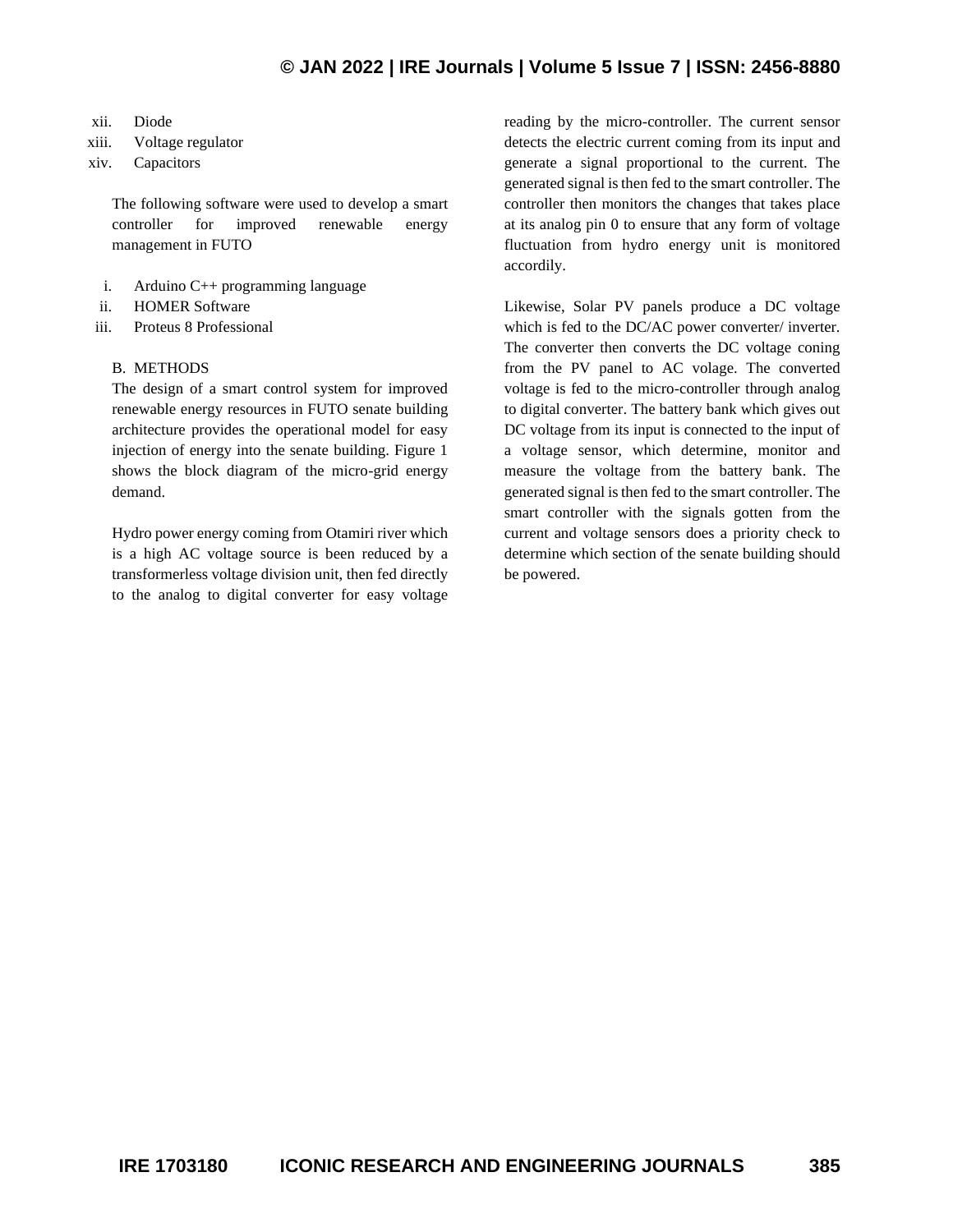

Figure 1: Micro-grid Energy Demand Optimization **Block Diagram**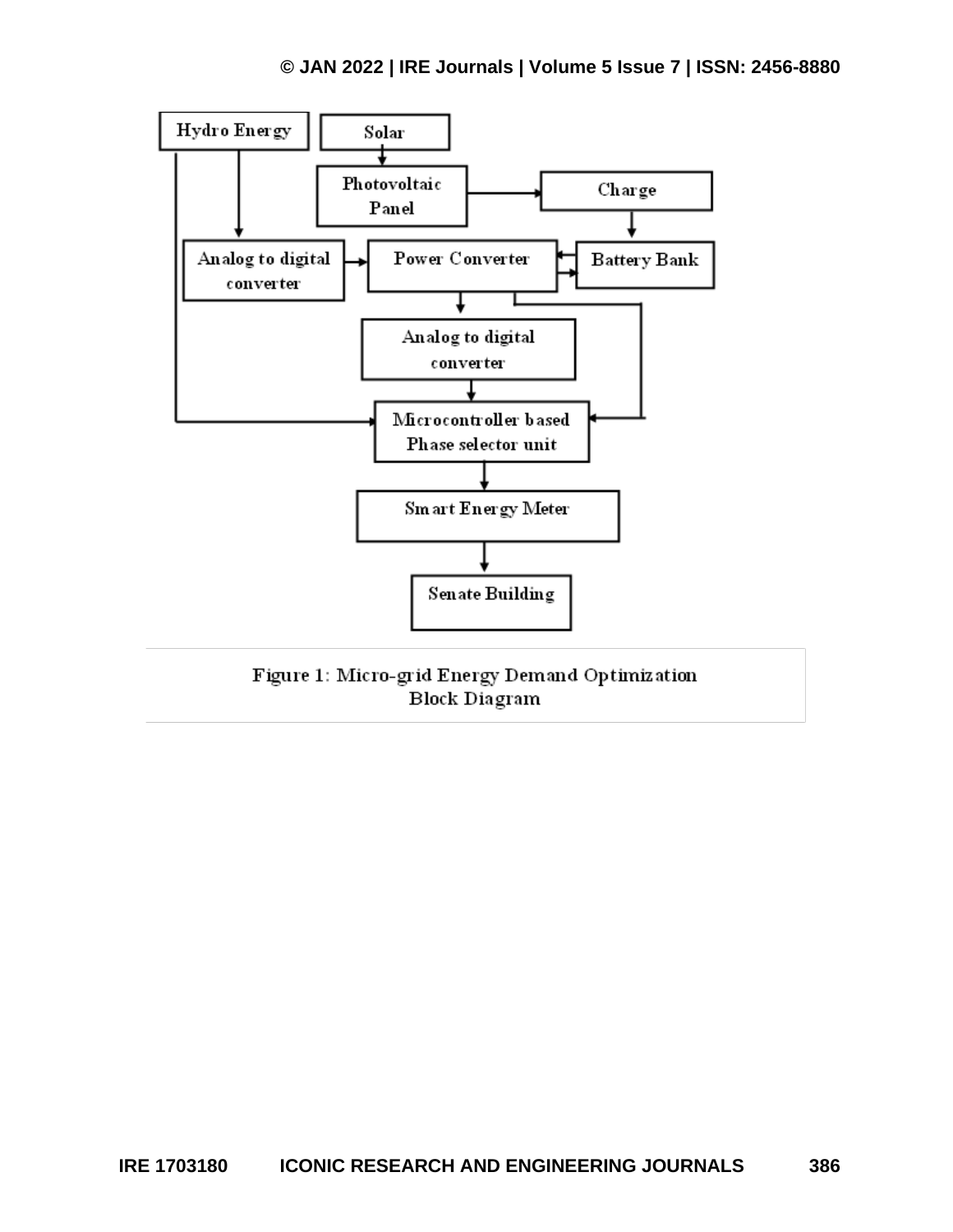

Fig. 2: Operational flowchart for the prototype system

Figures 2 shows the operational flowchart starting with the controller program setup. The signal flow starts with the checking of the available power source, battery level and current drawn by each load. Whenever any load draws too much current that is greater than 25A, the system trips the relay connected to that load. After a while, it checks the disengaged port to compare the current demand of the load on the

port, and if it has been reduced, then the load is allowed to remain in the on state. Also, if there is no power from the inverter source or the battery level is low, the hydro is first set to power the vice chancellor's office based on load priority. Fig 3 shows the circuit diagram of the proposed system.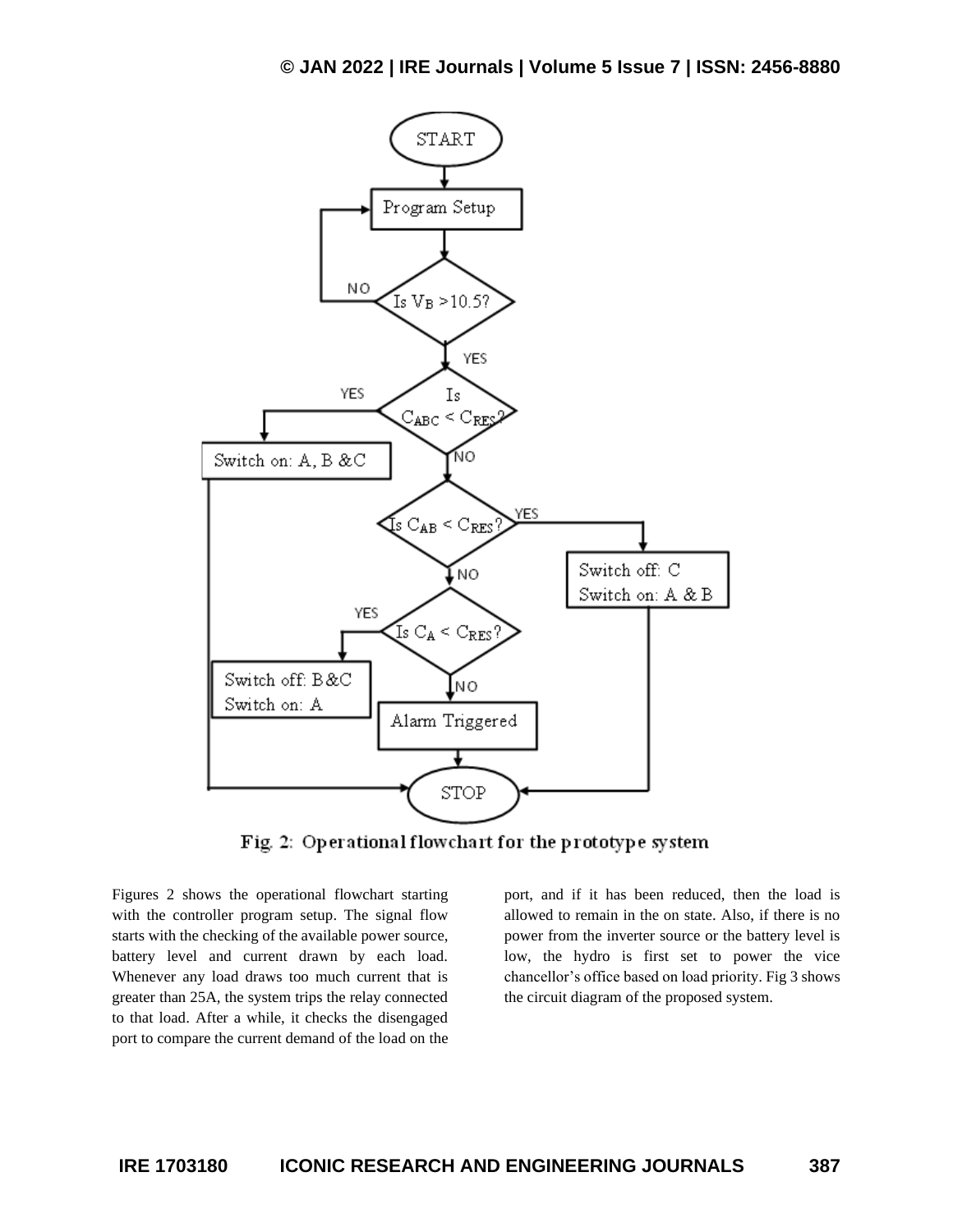

Fig 3. Circuit Diagram of Smart Control System for Senate Building, FUTO

### COMPONENTS SPECIFICATION

a. Arduino Microcontroller (Arduino Nano)

The Arduino's microcontroller properties are detailed in Table 1.

Table 1. Properties of the Arduino Nano Microcontroller

| Properties               | Values                 |
|--------------------------|------------------------|
| Microcontroller          | ATmega328              |
| <b>Operating Voltage</b> | 5V                     |
| Input Voltage            | $7 - 12V$              |
| Digital I/O Pins         | 22(6 of which are PWM) |
| <b>Flash Memory</b>      | 32kB                   |
| Clock Speed              | 16MHz                  |
| Power Consumption        | 19m A                  |

b. Four-channel Relay Module: The relay module serves as a link between the high-voltage home circuit and the low-voltage from the Arduino. The relay module pins is isolated from its internal lowvoltage digital signal circuit by opto-coupling. The relay's contact capacity is 10A 250V AC / 10A 30V DC, whilst the Digital circuit operates at 5V 20mA (DC). The module is well-suited with the Arduino's 40mA General-Purpose Input/Output (GPIO) pins, and with common household AC appliances. The Normally Open (NO) port of the relay is placed between the source and the load i.e the senate building. This way, current can only flow when the smart micro-controller is at the "High" state. A "High" from the Arduino GPIO GPIO pin activates the relay and switches the appliance on.

- c. 10A PWM Charge Controller
- d. 12V, 7.5Ah Lead Acid Battery
- e. 20W polycrystalline PV panel

| Table 2. Properties of Polycrystalline PV panel |  |  |
|-------------------------------------------------|--|--|
|                                                 |  |  |

| Properties                   | Values |
|------------------------------|--------|
| Peak Power                   | 20W    |
| Open circuit Voltage         | 21.4V  |
| <b>Short Circuit Current</b> | 1.32A  |
| Power Allowance Range        | 5%     |
| Max Power Voltage            | 16.94V |
| Max System Current           | 1.18A  |

f. 500W power inverter with 12V input DC voltage and 220VAC output voltage

3.1

- g. LCD 20 x 4 pixels, 5V input power
- h. Fixed resistor [120Ω]

$$
I_B = \frac{V_B - V_{BE}}{R}
$$

Where:

 $V_{BE} = 0.7V(Base-Emitter Voltage)$  $V_B$  = Base Voltage = 5V  $I_R$  = Base current = 40mA Therefore:

$$
R = \frac{V_B - V_{BE}}{I_B}
$$
  

$$
R = \frac{5 - 0.7}{0.04} = 1070
$$

i. Smoothing Capacitor 82µf/12V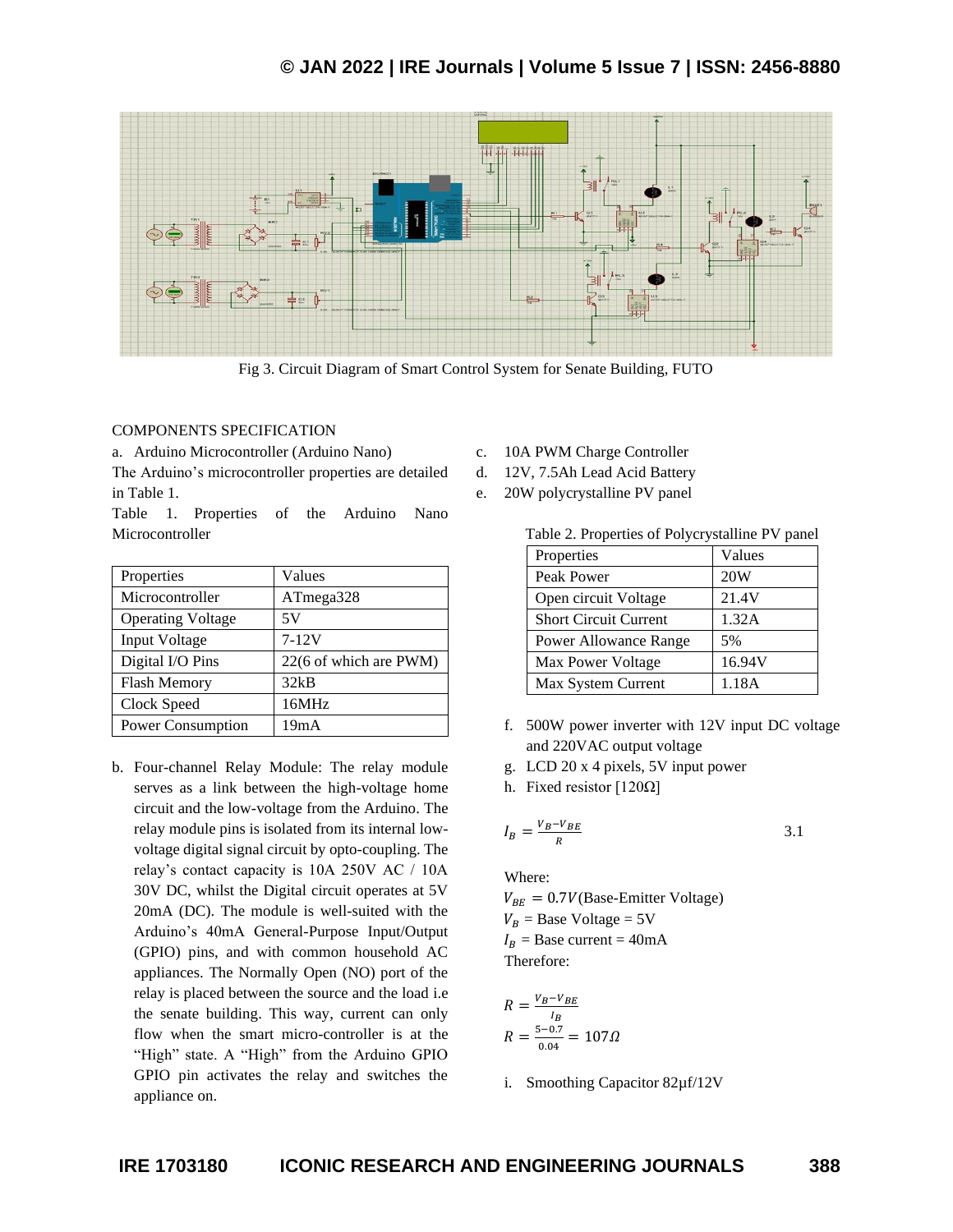3.2

$$
V_c = \frac{I}{2\pi f c}
$$
  
\n
$$
C = \frac{I}{2\pi f V_c}
$$
  
\n
$$
C = \frac{0.310}{2 \times 3.142 \times 50 \times 12}
$$
  
\n
$$
C = 82.2 \mu F
$$

j. Rectifier diode 1N4007 (1A,2W)  
k. Transformer  

$$
\frac{L_p}{L_S} = \left(\frac{N_P}{N_S}\right)^2 = \left(\frac{V_P}{V_S}\right)^2
$$
3.3

Where:

 $V_P = 220V$  $V_s = 12V$  $L_P = 4H$  (Assumed) Therefore:

$$
L_S = L_P \left(\frac{V_S}{V_P}\right)^2 = 4 \times \left(\frac{12}{220}\right)^2 = 0.0119H = 11.9mH
$$

V. LOAD DEMAND ASSESSMENT

Estimation of hourly electrical energy demand (energy demand profile) of a given facility is paramount in the optimal energy management of renewable energy system, since the renewable energy sources are normally transient in supply.

Quantitative research method was used for this study. A survey through the university senate building was carried out and checklist were developed to generate information on the electrical load profile. The information collected from the survey was now tabulated to the total loads of the building. The facility studied is Senate building of Federal University of Technology Owerri (FUTO).

The estimate daily load profile of the facility is shown in Figure 4. From the load profile, it can be seen that the maximum demand occurs during a daytime from 10 am to 4 pm for the offices, which corresponds to the working hours in the University. 34% of the total offices/ room across the area of survey where surveyed and visited. A typical senate load classification is given in Table 3, and the AC power rating of some appliances along with their power ratings is mentioned in Table 4.

### VI. LOAD PROFILE FOR SENATE BUILDING

| Equipment                                | Qty | Power | Total         | Hours/days              |                          | kWatt-hour |       |
|------------------------------------------|-----|-------|---------------|-------------------------|--------------------------|------------|-------|
|                                          |     | (W)   | Power<br>(kW) | Day<br>$(9am -$<br>5pm) | Night<br>$(6pm-$<br>6am) | Day        | Night |
| Air Conditioner                          | 131 | 1120  | 146.7         | 8 Hrs                   |                          | 1,173.80   |       |
| <b>Standing Fan</b>                      | 8   | 42    | 0.336         | 8 Hrs                   |                          | 2.7        |       |
| <b>Ceiling Fans</b>                      | 133 | 80    | 10.6          | 8 Hrs                   | -                        | 85.1       |       |
| Others Lighting points                   | 46  | 60    | 2.8           | 8 Hrs                   |                          | 22.1       |       |
| Security Lights I                        | 12  | 18    | 0.22          |                         | 12 Hrs                   |            | 2.6   |
| Security Lights II                       | 24  | 50    | 1.2           |                         | 12 Hrs                   |            | 14.4  |
| Computers                                | 268 | 300   | 80.4          | 8 Hrs                   |                          | 643.2      |       |
| Printers/Photocopier/<br><b>Scanners</b> | 22  | 570   | 12.5          | 4 Hrs.                  |                          | 50.2       |       |

Table 3 Total Load Profile Specifications for Senate Building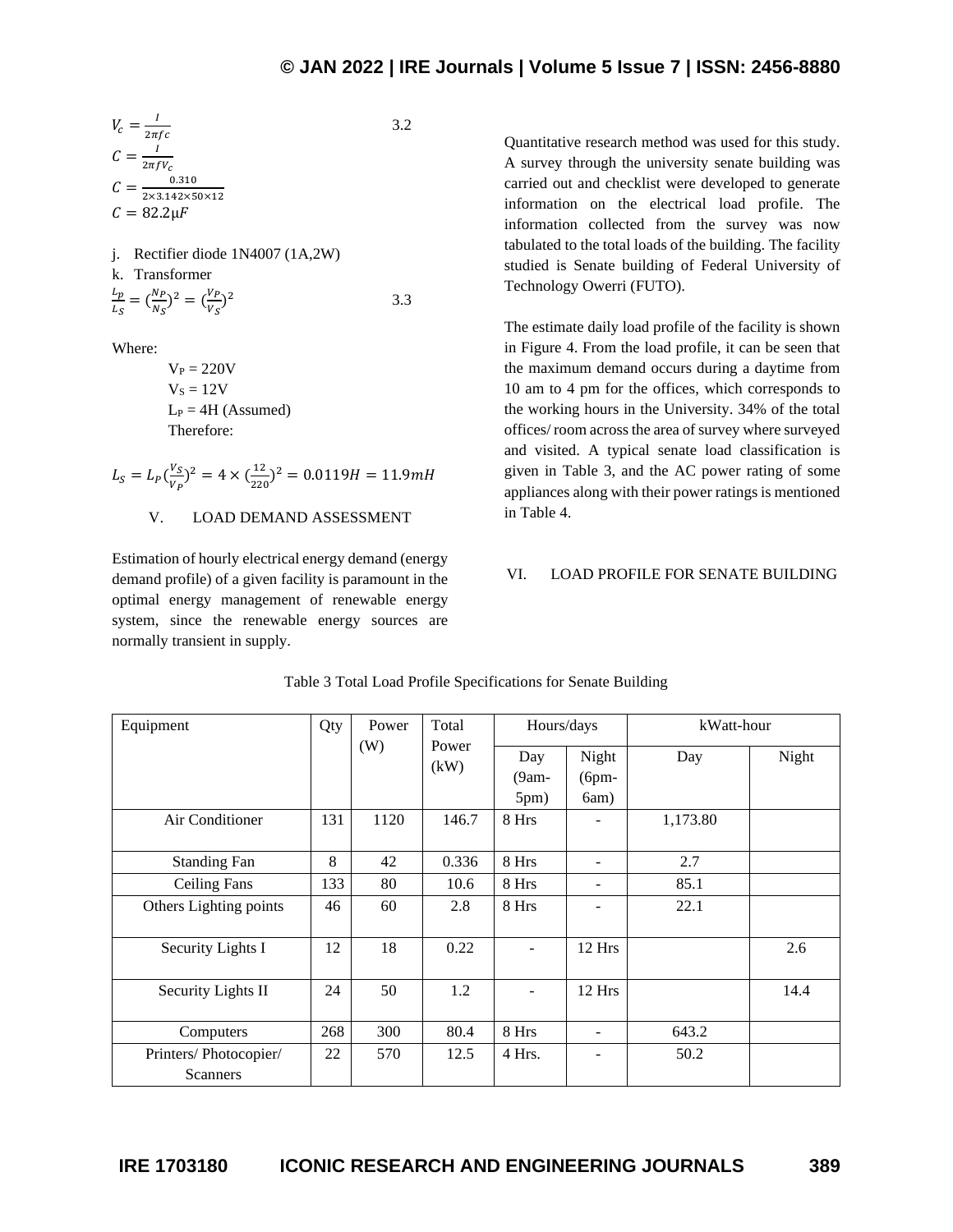| Printers/Photocopier/       | 89 | 1000 | 89.0    | 4 Hrs.   | 356.0             |            |
|-----------------------------|----|------|---------|----------|-------------------|------------|
| <b>Scanners</b>             |    |      |         |          |                   |            |
| Printers/Photocopier/       | 66 | 1450 | 95.7    | $2$ Hrs. | 382.8             |            |
| <b>Scanners</b>             |    |      |         |          |                   |            |
| Total peak load             |    |      | 449.2kW |          | 2,793.6 kWh/day   | 17 kWh/day |
|                             |    |      |         |          |                   |            |
| Senate building daily load  |    |      |         |          | $2,804.6$ kWh/day |            |
| Senate building yearly load |    |      |         |          | 729.2 [MWh/year]  |            |



Figure 4 Estimated average daily load profile for Senate building

| Priority     | raore is boat tall for the renewable power supply for the entire building in terms of priority<br>Unit | Quantity       | Total  | Duration<br><b>Of</b> |             |
|--------------|--------------------------------------------------------------------------------------------------------|----------------|--------|-----------------------|-------------|
|              |                                                                                                        |                |        |                       | Energy      |
| Level        |                                                                                                        |                | Power  | Usage $(Hr)$          | Consumption |
|              |                                                                                                        |                | (kW)   |                       | (KWH)       |
|              |                                                                                                        |                |        |                       |             |
|              |                                                                                                        |                |        |                       |             |
| Priority One | Air condition                                                                                          | 28             | 31.36  | 8                     | 250.88      |
| (VC floor)   | <b>Energy Lamp</b>                                                                                     | 237            | 14.22  | 8                     | 113.76      |
|              | Computer unit                                                                                          | 105            | 30.9   | $\overline{4}$        | 123.6       |
|              | Printer/Photocopier                                                                                    | 27             | 27.0   | $\overline{4}$        | 108.0       |
|              | Photocopier                                                                                            | $\overline{2}$ | 2.9    | $\overline{2}$        | 5.8         |
|              | Total                                                                                                  |                | 106.4  |                       | 602.04      |
| Priority Two | Air condition                                                                                          | 55             | 61.6   | 8                     | 492.8       |
| (Registry    | <b>Energy Lamp</b>                                                                                     | 148            | 8.88   | 8                     | 71.04       |
| floor)       | Computer unit                                                                                          | 82             | 24.6   | $\overline{4}$        | 98.4        |
|              | Printer/Photocopier                                                                                    | 26             | 26.0   | $\overline{4}$        | 104         |
|              | Photocopier                                                                                            | $\overline{c}$ | 2.9    | $\overline{c}$        | 5.8         |
|              | Total                                                                                                  |                | 123.98 |                       | 772.04      |
| Priority     | Air condition                                                                                          | 48             | 53.76  | 8                     | 430.1       |
| three        | <b>Energy Lamp</b>                                                                                     | 167            | 10.02  | 8                     | 80.16       |
| (Bursary)    | Computer unit                                                                                          | 81             | 24.3   | $\overline{4}$        | 97.2        |
|              | Printer/Photocopier                                                                                    | 34             | 34     | $\overline{4}$        | 136.0       |

|  | Table 4: Load data for the renewable power supply for the entire building in terms of priority |  |
|--|------------------------------------------------------------------------------------------------|--|
|  |                                                                                                |  |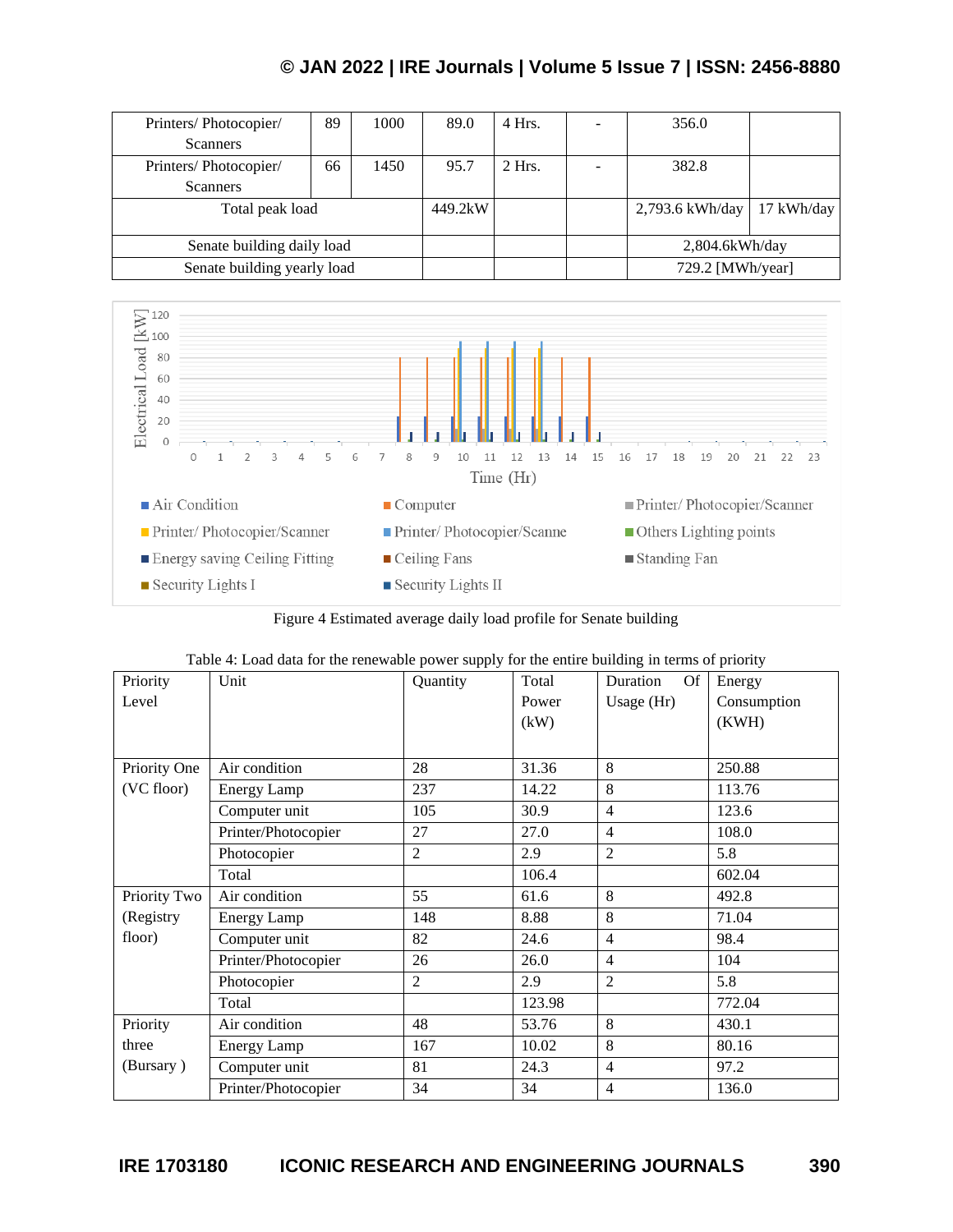| Photocopier | . . | $\Omega$<br>ر، ت | - | J.0      |
|-------------|-----|------------------|---|----------|
| Sub-total   |     | 124.98           |   | 749.26   |
| Basic total |     | 355.36           |   | 2.123MWH |

Note: = Reserve/ emergency overload is 25% of basic total load

$$
\frac{25}{100} \times 355.36 = 88.84
$$
 3.4

Therefore, the Senate building Total energy demand is  $355.36 + 88.84 = 444.2KW$ 

#### VII. HARDWARE IMPLEMENTATION

A prototype of the energy management system is built using a project-based scenario with one ACS 712 current sensors to determine the connected renewable energy sources [solar and hydro]. For testing, implementation, and evaluation, the protype current values were factored to the scale 1:888 to perform a safe, practical demonstration.

Three lamps of 10W, 15W and 5W were connected to portray the different load sections  $(A, B &c)$  scenarios for the experiment. During off-peak times, the three lamps can be turned ON and OFF any time, but during peak hours, only a specified amount of the load can be used depending on priority. In this case, a total limit of 0.5A was set to check the proposed design's implementation, if the load exceed this limit the buzzer is triggered.



Figure 5: Implementation stage of a smart controller for renewable energy management in FUTO

The input terminal of the relay module were connected to the digital pin of the micro-controller which are triggered individually in accordance to the program code driving the system. Similarly, the current sensing unit is connected to the analog pin1 of the controller. This helps to measure the current drawn by the connected loads in each sections of the FUTO senate building. The control been the heart of the system, displays the action that are taken place in the LCD for easy virtualization.

### VIII. UNIT TEST FOR CURRENT SENSING **CIRCUITRY**

The current drawn by the load were tested with the aid of multimeter and Arduino serial monitor. Table 3.6 shows the current values based on the current demand of the entire sections (Section A, B &C).

| Section   | Section | Section    | Action          | Current                     |
|-----------|---------|------------|-----------------|-----------------------------|
| A         | В       | C          |                 |                             |
| OFF       | OFF     | OFF        | Buzzer          | I <sub>L</sub> > 0.5        |
|           |         |            | ON              |                             |
| ON        | OFF     | <b>OFF</b> | Section         | $0.3 \leq I_L \leq 0.5$     |
|           |         |            | A ON            |                             |
| ON        | ON      | OFF        | Section         | 0.15 < I <sub>I</sub> < 0.3 |
|           |         |            | A & B           |                             |
|           |         |            | ON              |                             |
| <b>ON</b> | ON      | ON         | A11             | $0.05 \leq I_I \leq 0.15$   |
|           |         |            | <b>Sections</b> |                             |
|           |         |            | ON              |                             |
| OFF       | OFF     | OFF        | N <sub>0</sub>  | I <sub>L</sub> < 0.05       |
|           |         |            | Power           |                             |
|           |         |            | Source          |                             |

Table 5: Current value based on the current demand

#### IX. RESULTS AND DISCUSSION

### SIMULATION RESULTS AND DISCUSSION FOR THE SMART CONTROLLER ARCHITECTURE

The simulation result shows the LCD screen during different scenarios.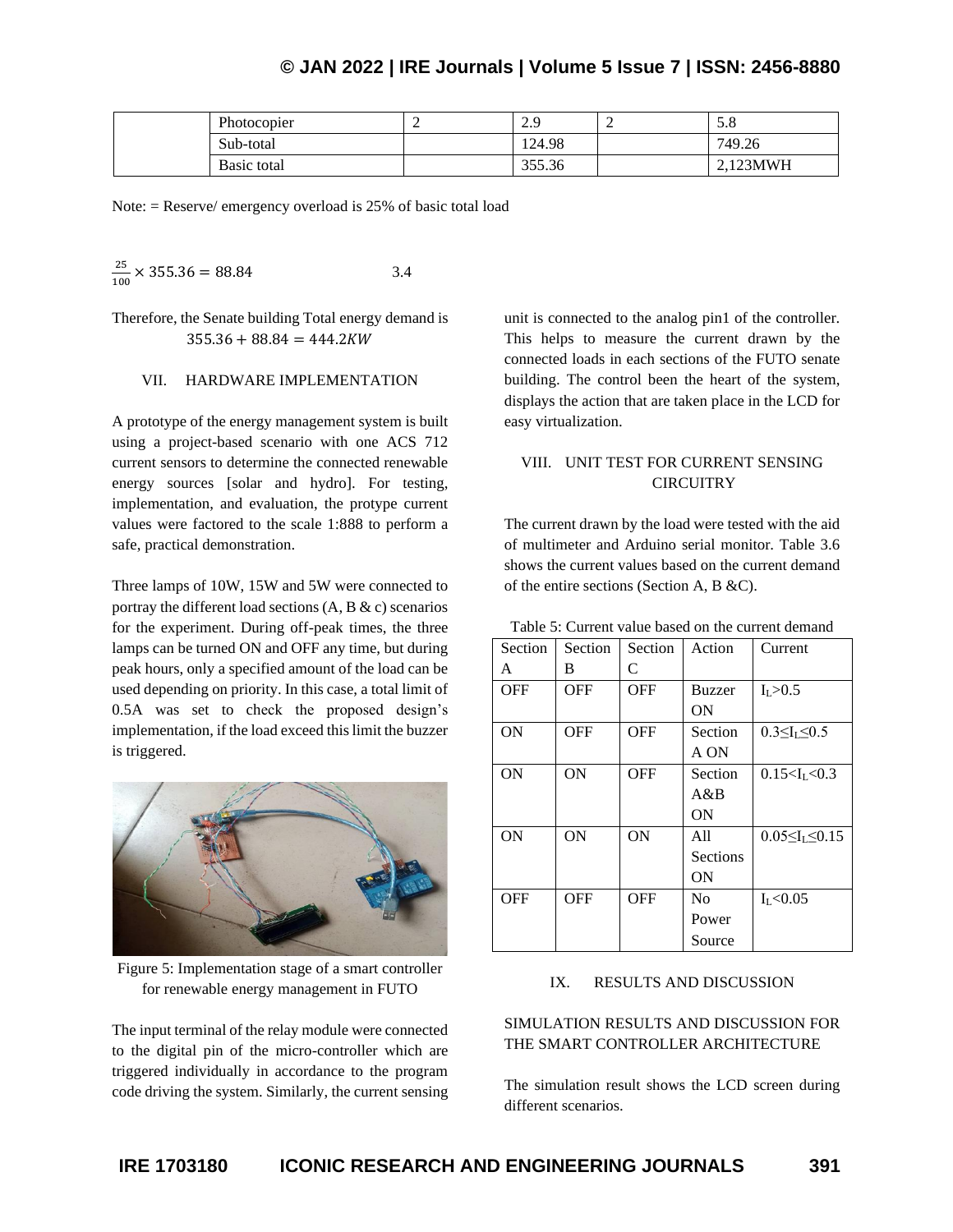

Figure 6 (A): The Simulation Result for the Initial State of the Smart Controller

| CURRENT DRAWN IS OK  |                |  |
|----------------------|----------------|--|
| SECTION A:           | 0 <sub>N</sub> |  |
| SECTION B:           | 0 N            |  |
| <b>SECTION C: ON</b> |                |  |

Figure 6(B): The Simulation Result When the Power is Within the Acceptable Range of the Smart Controller



Figure 6(C): The Simulation Result When the Power is Not Within the Acceptable Range of the Smart Controller and Section C is Tripped OFF



Figure 6(D): Simulation Result When the Power is Not Within the Acceptable Range of the Smart Controller and Section B&C is Tripped OFF



Figure 6(E): Simulation Result When the Alarm system is Triggered

Figure 7 shows the outputs from the LCD screen during the OFF state.



Figure 7a: Initial State when all load is off



Figure 7b: All Sections in OFF state

Figure 8 shows the when the current drawn by the sections connected to the smart controller is okay, i.e within the range of value.



Figure 8a: All loads ON when the current drawn by each section is within the range.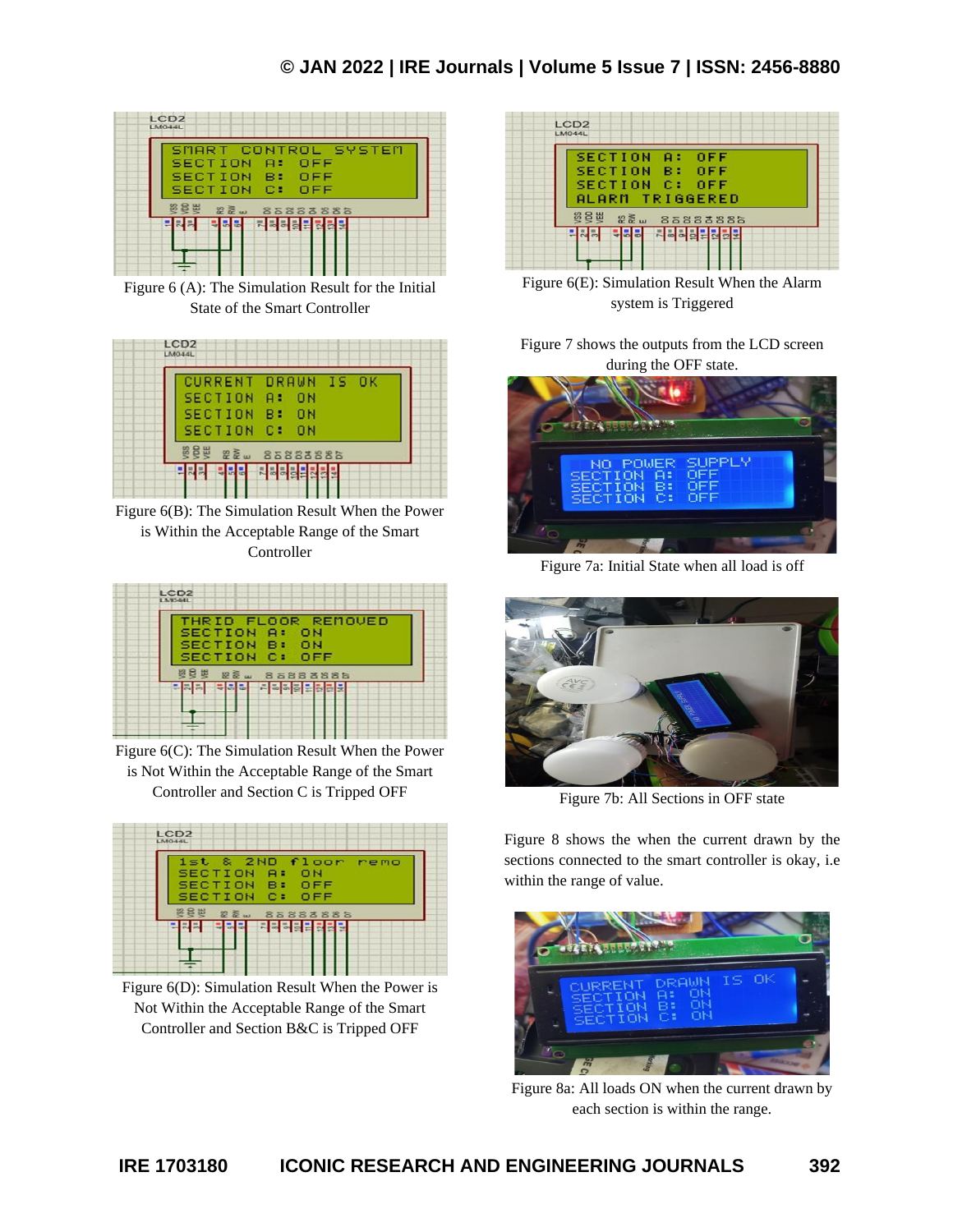

Figure 8b: All Sections in ON state

Figure 9 shows during peak period, where the current demand from the building exceeds the allowed range, in this case 0.5A. The Smart Controller checks the Senate Building total load current and compares it with the input renewable sources. The smart controller automatically disconnects section C of the senate building, which is the ground floor. This can be seen in Figure 9.



Figure 9a: During peak hour Section C turned OFF



Figure 9b: Sections A & B only in ON state

If the total current is still above the limit, the smart Controller again checks the total current. If the load current is still higher than the sanctioned load, it disconnects the section B load that is first floor, as shown in Figure 10.



Figure 10a: Section B & C of the Senate Building turned OFF to meet the load requirement



Figure 10b: Sections A only in ON state

Figure 11 demonstrates the state of the system when Alarm is triggered. This occur when the total load demand exceeds the input renewable energy source coming from the battery and section A alone load demand still exceed the input renewable energy demand.



Figure 4.14: Alarm Triggered

A cost analysis to check the financial saving with the proposed Smart Controller for Improved Energy Management in Senate Building FUTO is implemented.

Using EEDC consumption bill for the month of September 2021, the unit prices is  $\text{N32.93}$  per kWh (1) kWh= 1Unit). Table 4.1 shows a table of energy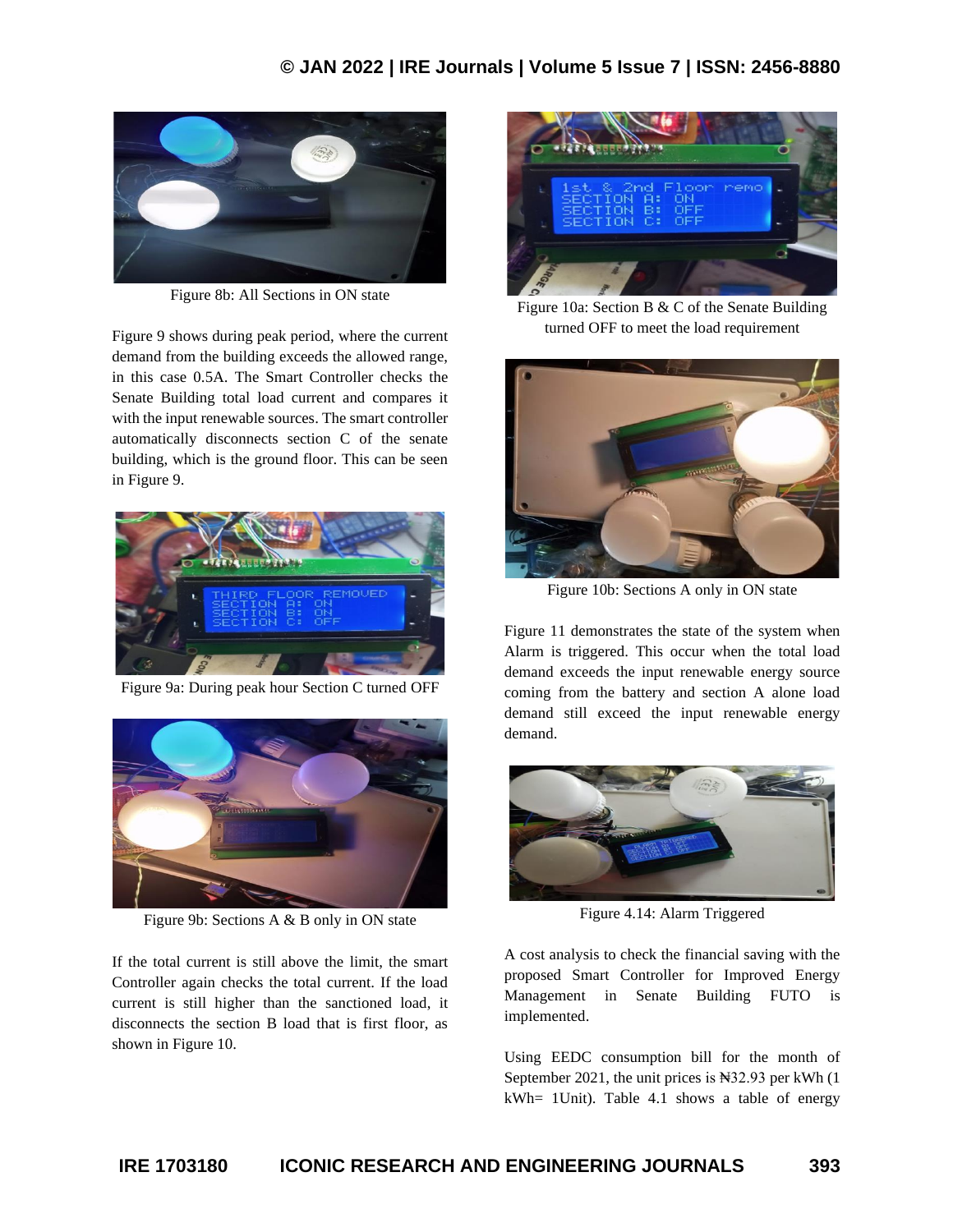consumption with and without this smart controller for an average of one hour. The current estimate was gotten through the serial monitor for the with Smart Controller and then with multimeter for the without Smart Controller for five different sets of connected load.

### CONCLUSION AND RECOMMENDATION

A Smart Controller for energy management system for Senate Building was developed. These systems monitors and balance the energy source and electrical load by load shedding the less prioritized section of the building is proposed in this research. The Smart Controller System was effectively built, giving the building the ability to control the electrical consumption of their appliances. The Arduino based smart controller for energy management system was simulated and tested using Arduino IDE and Proteus software's. The design provides a virtual display that helps to visualize which section of the system is ON/OFF. The Senate building in FUTO was divided into three sections (section A, B and C) and selected for the prototype experiment. The result showed that the smart controller and the connected section of the building interact effectively for optimum energy utilization. The proposed system can be a costeffective energy management system. The hardware protype can be applied easy to heavy buildings due to its easy to use. The Smart Controller can easily switch off the heavy sections of a building without human intervention.

The cost- effectiveness and easy application are key features of the proposed Smart Controller Energy management system. This project is essential for both individual household as well as the power utility as both can benefit from this research work.

Hence, it is highly recommended to both individual household and electric power utilities sector to control the use of hefty electrical load during peak and offpeak hours as well a substantial amount of cutback in finance for both household and industrial consumers is achieved by using this. This prototype design is solely implemented with only solar PV panel as hydropower system is not functioning at the time of this thesis.

Further research needs to be conducted to improve the system's designs by adding the wireless monitoring of renewable energy source using android phone and sensitization of individuals on the need for energy management.

#### **REFERENCES**

- [1] H. Shareef, E. Al-hassan, and R. Sirjani, "Wireless Home Energy Management System with Smart Rule-Based applied sciences Wireless Home Energy Management System with Smart Rule-Based Controller," no. June, 2020, doi: 10.3390/app10134533.
- [2] E. A. Affum, K. A. Agyekum, C. A. Gyampomah, K. Ntiamoah-sarpong, and J. D. Gadze, "Smart Home Energy Management System based on the Internet of Things ( IoT )," vol. 12, no. 2, 2021.
- [3] Z. Maheshwari, "AN APPROACH TO MODELING AND OPTIMIZATION OF INTEGRATED RENEWABLE ENERGY SYSTEMS (IRES)," 2013.
- [4] ClientEarth, "Fossil fuel and Climate Change: the fact." 2020, [Online]. Available: www.clientearth.org.
- [5] H. Ritchie and M. Roser, *Energy Mix*. 2018.
- [6] M. Bilal, B. Saad, and M. S. Saleem, "Design of home load management system for load rationing in Pakistan," no. September 2020, pp. 1–17, 2021, doi: 10.1002/eng2.12312.
- [7] Y. A. L. Sultan, B. S. Sami, and B. A. Zafar, "Smart Home Energy Management System A Multi-agent Approach for Scheduling and Controlling Household Appliances," vol. 12, no. 3, pp. 237–244, 2021.
- [8] A. Ajao, "Intelligent Home Energy Management Systems for Distributed Renewable Generators, Dispatchable Residential Loads and Distributed Energy Storage Devices," 2017.
- [9] N. Sulthana, "Smart Energy Meter and Monitoring System using IoT," vol. 8, no. 14, pp. 50–53, 2020.
- [10] S. K. Vishwakarma, P. Upadhyaya, B. Kumari, and A. K. Mishra, "Smart Energy Efficient Home Automation System Using IoT," *2019 4th Int. Conf. Internet Things Smart Innov. Usages*, no.